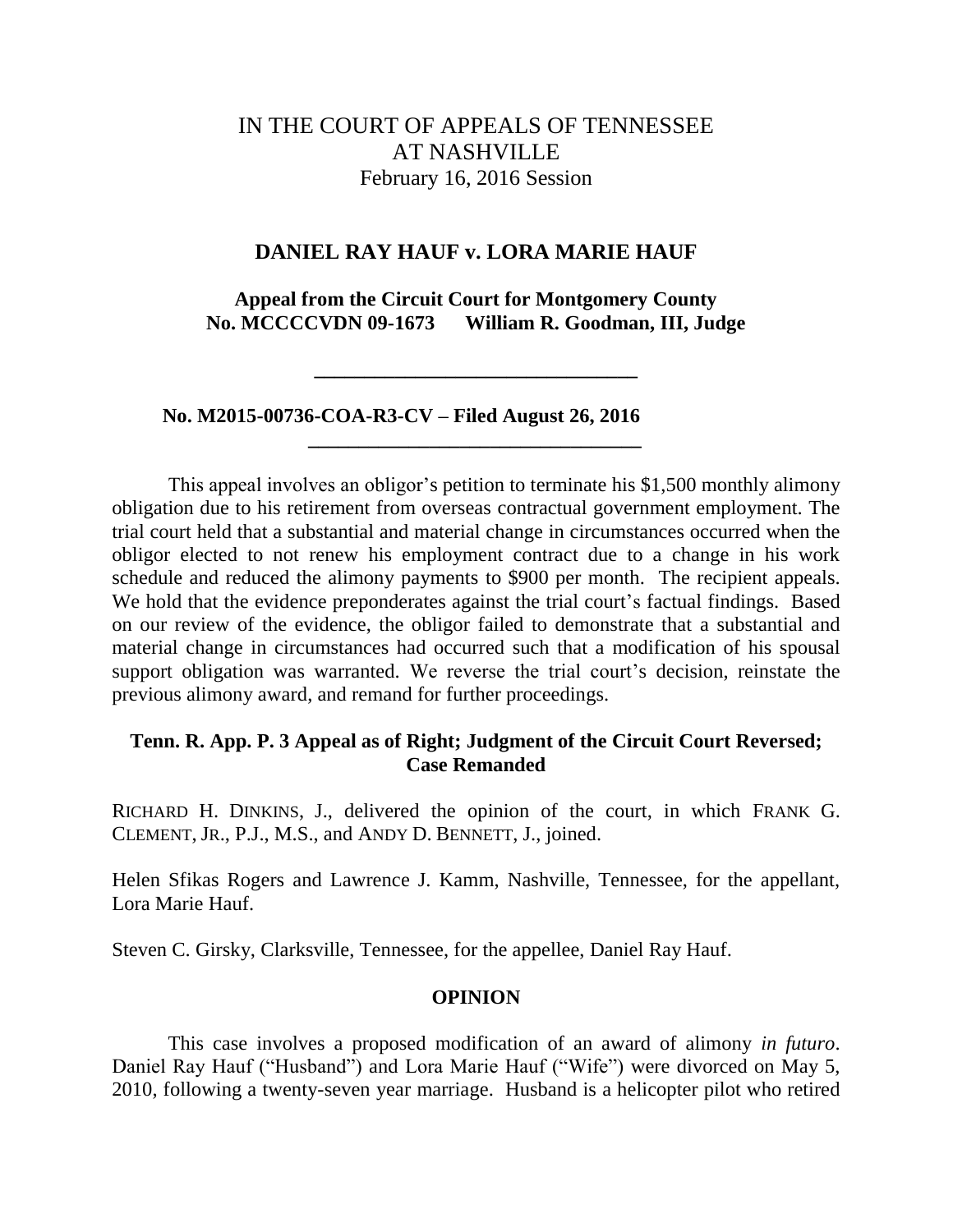from the Army prior to the divorce and then worked as a pilot for military contractors in the Middle East; his employment contracts were renewed annually and required him to be overseas for 60 days at a time. Wife did not work outside the home during the marriage. The final decree of divorce incorporated a Marital Dissolution Agreement, in which Husband agreed to pay alimony *in futuro* in the amount of \$1,500 per month. When the employment contracts began to require him to be overseas for 90 days at a time instead of 60, Husband chose not to renew his contract, and it was set to expire in August 2013.

In July 2013, Husband filed a "Petition to Amend Alimony and Support Obligation" on the grounds that his annual employment contract would terminate in August 2013 and thus his income would be reduced, making payment of his \$1,500 obligation to Wife "difficult." At the conclusion of a hearing on the petition the court issued a ruling from the bench, subsequently memorialized in an order, holding that Husband "no longer had the ability to do a ninety (90) day rotation" overseas and reducing Husband's obligation to \$900 per month upon the holding that a material and substantial change in circumstances existed.

Husband filed a motion for an additional finding of fact as to whether or not the alimony modification was retroactive to the date of the filing of his Petition; Wife filed a motion to alter or amend the January 20 order. After a hearing the court entered an order denying both motions. Wife appeals, contending that the finding of a substantial and material change in circumstances is not supported by the evidence.

#### **ANALYSIS**

#### **I. THE MODIFICATION OF THE ALIMONY AWARD**

Alimony *in futuro* is a form of long-term spousal support that can be awarded ―when the court finds that there is relative economic disadvantage and that rehabilitation is not feasible." Tenn. Code Ann.  $\S$  36-5-121(f)(1). Such an award remains "in the court's control for the duration of the award, and may be increased, decreased, terminated, extended, or otherwise modified, upon a showing of substantial and material change in circumstances." Tenn. Code Ann.  $\bar{\S}$  36-5-121(f)(2)(A). The party seeking to modify an alimony award "bears the burden of proving that a substantial and material change in circumstances has occurred." *Malkin v. Malkin*, 475 S.W.3d 252, 258 (Tenn.) Ct. App. 2015), *reh'g denied* (Apr. 10, 2015), *appeal denied* (July 21, 2015) (quoting *Wiser v. Wiser,* 339 S.W.3d 1, 12 (Tenn. Ct. App. 2010)). In the context of subsection  $(f)(2)(A)$ , the terms "substantial" and "material" have been defined by this court as follows:

A change in circumstances is "substantial" when it significantly affects either the obligor's ability to pay or the obligee's need for support. A change in circumstances is "material" when the change occurs since the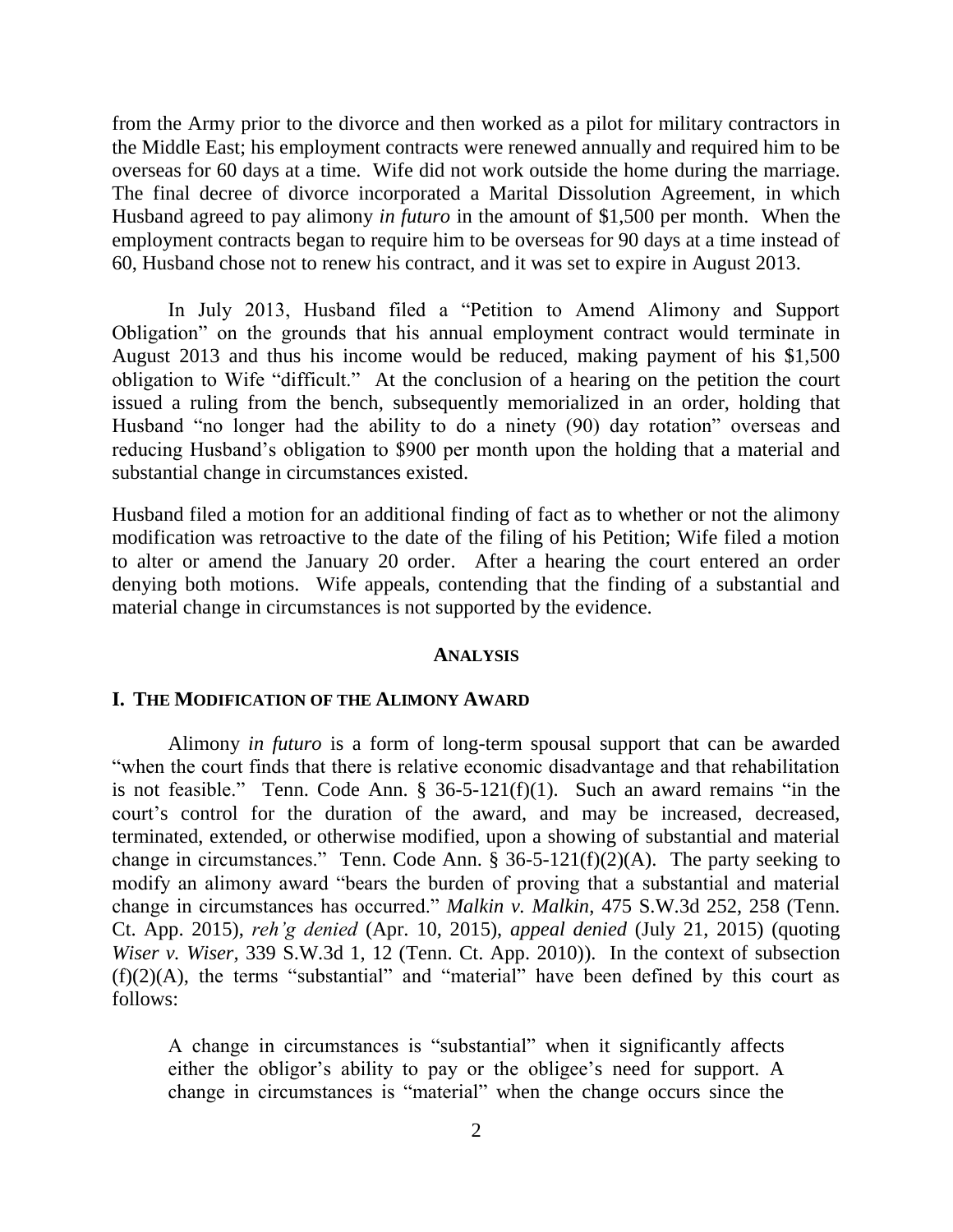date the alimony was ordered, and the change was not foreseeable at the time of the final decree or within the contemplation of the parties when they entered into a property settlement agreement.

*Osesek v. Osesek*, No. M2011-00984-COA-R3CV, 2012 WL 729880, at \*2 (Tenn. Ct. App. Mar. 6, 2012) (internal citations omitted) (citing *Bogan v. Bogan,* 60 S.W.3d 721, 728 (Tenn. 2001). Modification of a spousal support award is factually driven, *Bogan*, 60 S.W.3d at 727, and "whether there has been a sufficient showing of a substantial and material change of circumstances is in the sound discretion of the trial court.<sup>"</sup> *Malkin*, 475 S.W.3d at 258 (quoting *Bogan,* 60 S.W.3d at 727). We review the court's factual findings "de novo upon the record of the trial court, accompanied by a presumption of the correctness of the finding, unless the preponderance of the evidence is otherwise." Tenn. R. App. P. 13(d).

Upon concluding that Husband had established a substantial and material change in circumstances, the court made findings made findings with respect to the factors for determining whether an award of spousal support is appropriate, found at Tenn. Code Ann. § 36-5-121(i). Pertinent to this appeal, the court made the following findings of fact:

6. *The Court finds that at the time of the divorce in 2010, Mr. Hauf anticipated and did obtain employment as a contractor. He was able by calendar year 2012 to earn in excess of \$200,000.00. His employment after leaving the Army started out with Blackwater then went into DynCorp and things went well.*

\*\*\*

8. *Furthermore, the evidence is, that DynCorp went from having sixty (60) day rotations to ninety (90) day rotations. One reason is because there is not as much opportunity for that type of work.*

9. In light of the foregoing, Court finds that there was a material change in circumstances, which was the opportunity for contracting work with DynCorp that went from the sixty (60) day contract rotations to ninety (90) day rotations.

10. The Court further finds that Mr. Hauf's circumstances changed, to the extent that *he no longer had the ability to do a ninety (90) day rotation*, that there comes a time whether you are in the Army or whether you're flying a helicopter with hostile fire coming at you, that you simply cannot do what you once did. The Court believes this is a proper basis for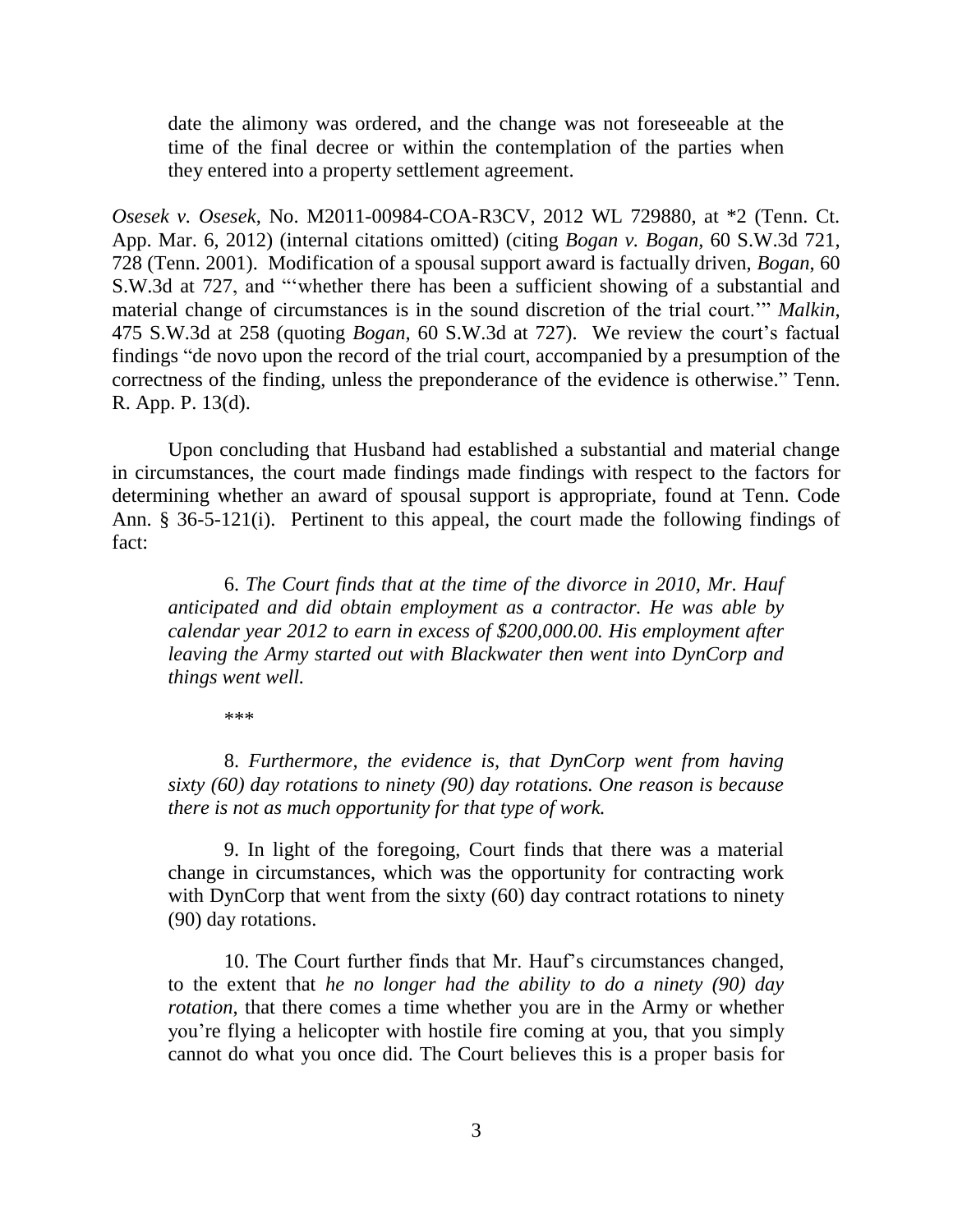the finding that there has been a material and substantial change in circumstances.[1]

Upon our review of the record, the evidence preponderates against the finding in Paragraph 10 that Husband no longer had the ability to do a 90-day rotation and the conclusion in Paragraph 9 that this change in his rotation length alone constituted a material change in circumstances. Husband testified that he had the ability to work, that he had no type of physical or mental inability to prevent him from working full-time, that the overseas job was available to him, and that he could have continued to do the job if he had wanted to, but "decided [he] would take a break." There is no evidence to support the finding that Husband "no longer had the ability to do a ninety (90) day rotation." Standing alone, the change in the length of Husband's rotation does not constitute a material change in his circumstances for purposes of Tenn. Code Ann. § 36-5-  $121(f)(2)(A)$ .

At the hearing on the petition to modify, Husband testified that, at the time of the divorce, he was between employment contracts, and that his overseas employment contracts, like the ones he had entered into before the parties' divorce, were always for a

- Q. Well, is it fair to say that your income went up every year from 2010 to 2012?
- A. I already established that, yes. But it all comes at an expense.
- Q. What do you mean by that?
- A. Have you ever been in a combat zone? Have you ever had people shoot you?  $O.$  Sir - -

THE COURT: All right. Mr. Hauf, answer the question, okay?

THE WITNESS: What's the question?

Q. Well, you said it comes at a cost and I asked you what you meant by that.

A. Yeah, and I was trying to explain.

Are you now saying that you aren't actually seeking to retire? Are you seeking to retire right now?

A. Right now?

Q. Yes.

A. No. I just hired on down in Louisiana.

This testimony does not support the finding in Paragraph 10 that Husband does not have the ability to work.

 $1$  Certain portions of the order contain language that does not constitute factual findings; in the interest of clarity, we have italicized those portions we deem factual findings.

<sup>&</sup>lt;sup>2</sup> We disagree with Husband's contention that the court did not abuse its discretion by concluding from the following testimony that Husband had established a material change in circumstances:

Q. Sir, in your petition that you filed in this case . . . If you'll turn to the third page, paragraph 11. If you'll look and see that you say, The petitioner will no longer be going overseas for government contractual work and seeks to live out his retirement in Alabama with his current wife and her child.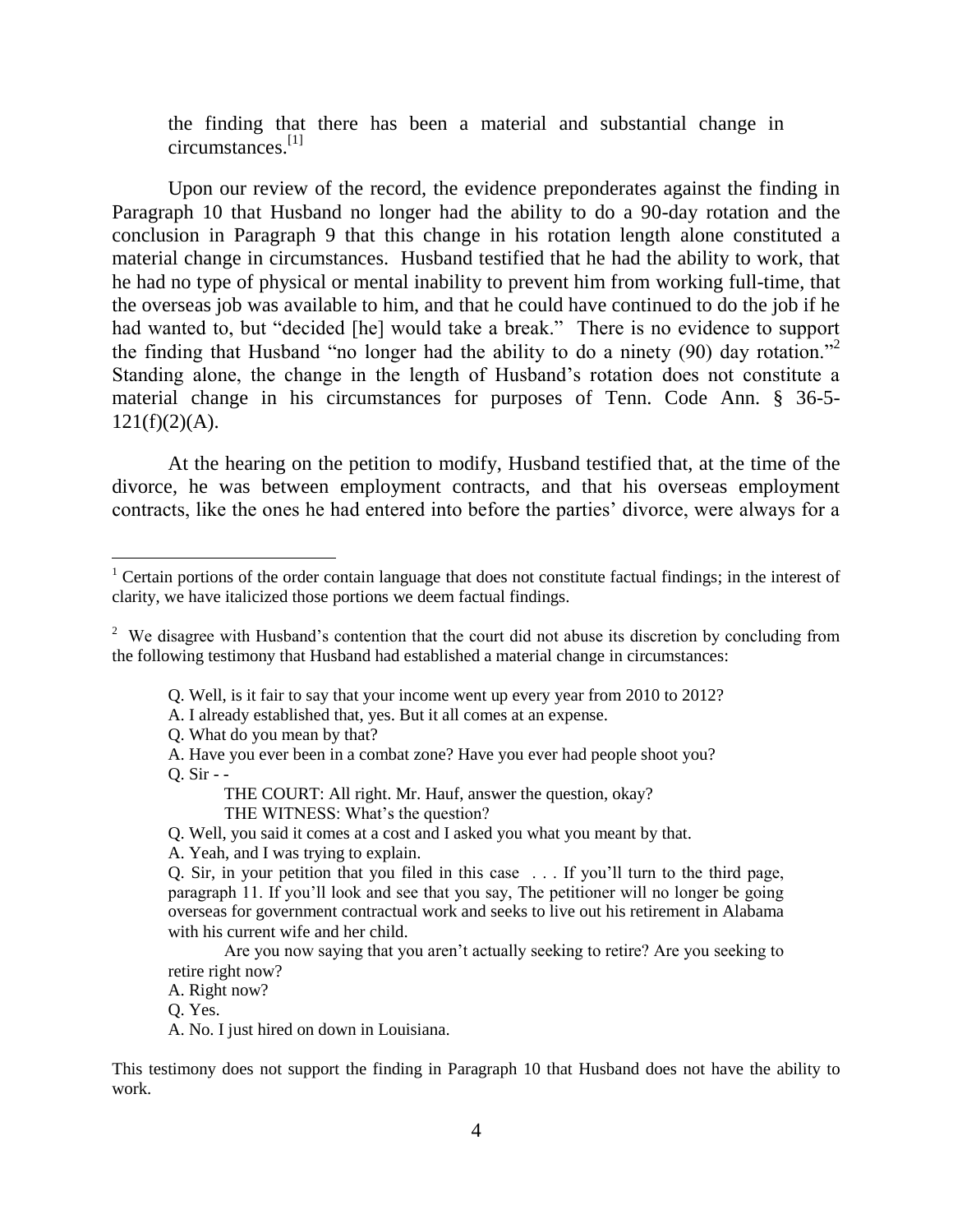year. Thus, at the time Husband entered into the marital dissolution agreement, the potential for a change in his employment was foreseeable, specifically, that his employment would either be terminated or subject to change each year. This foreseeability further undermines Husband's argument that his decision not to renew his contract and to take a lower-paying job was a material change in circumstances.

The evidence was clear that Husband chose not to renew his contract to retain the position and income he held; this decision resulted in a period of time in which he was unemployed until he found a new job which did not pay as well. Notwithstanding the decrease in his income, Husband testified that he was earning approximately \$65,000 per year working two weeks a month. His income and expense statement reflected that, inclusive of the \$1,500 alimony payment, his monthly expenses outweighed his income by only \$55. In addition, he testified that in the year between December 2013 and November 2014, he spent approximately \$140,000 from one of his accounts, \$70,000 of which was used to purchase additional property in Alabama to which he hoped to retire, and the remainder of which was used for "living expenses." From this evidence, we conclude that the change in his employment did not significantly affect his ability to pay his alimony obligation and, accordingly, was not a substantial change in circumstances.

Applying the appropriate standard of review,<sup>3</sup> we reverse the determination that Husband established a substantial and material change in circumstances. The evidence did not establish an inability to complete the 90 day rotations; rather it shows a voluntary decision on Husband's part, one effect of which was to decrease his income. Husband testified that he had the ability to pay support in the amount of \$1,500, and Wife testified, as reflected on her income and expense statement, that she needed support. We thus reverse the court's reduction of alimony and reinstate the obligation of \$1,500 per month. If Husband has been paying \$900 per month while this case has been pending on appeal, Wife is entitled to recover the difference between what Husband paid and what he would have paid had the obligation remained at \$1,500.

*Malkin*, 475 S.W.3d at 257 (Tenn. Ct. App. 2015).

<sup>3</sup> As set forth in *Malkin*:

T]he role of an appellate court in reviewing an award of spousal support is to determine whether the trial court applied the correct legal standard and reached a decision that is not clearly unreasonable." *Id.* (citing *Broadbent v. Broadbent,* 211 S.W.3d 216, 220 (Tenn. 2006)). We will find an abuse of discretion "when the trial court causes an injustice by applying an incorrect legal standard, reaches an illogical result, resolves the case on a clearly erroneous assessment of the evidence, or relies on reasoning that causes an injustice." *Id.* (citing *Wright ex rel. Wright v. Wright,* 337 S.W.3d 166, 176 (Tenn.2011); *Henderson v. SAIA, Inc.,* 318 S.W.3d 328, 335 (Tenn.2010)).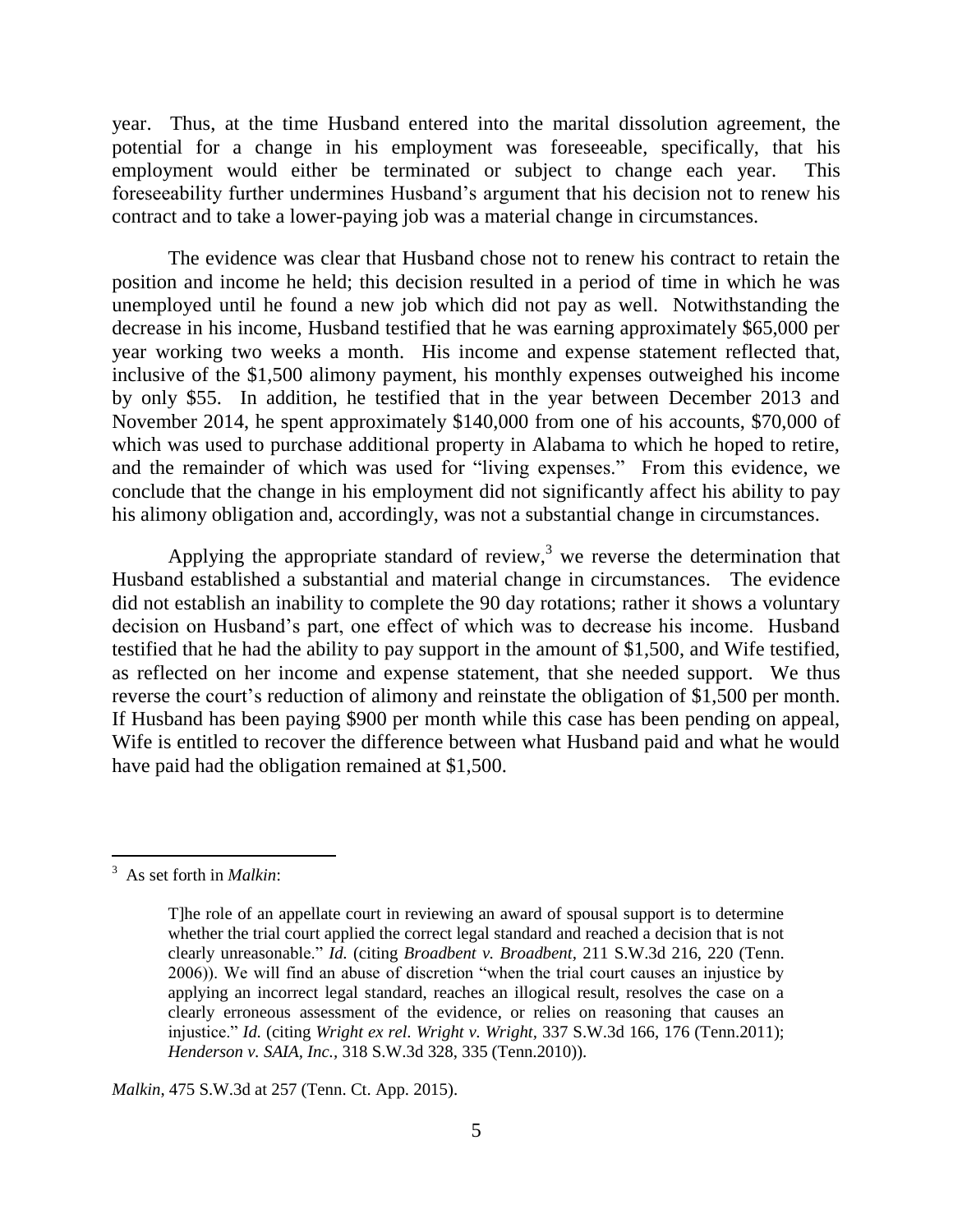#### **II. ATTORNEY'S FEES**

Wife has asked this court, in the event that we reverse the trial court, to award her the attorney's fees she incurred in defending this action at the trial court. She also asks for her attorney's fees incurred in this appeal.

The trial court divided the court costs equally and required each party to pay its own attorney's fees. Citing the Marital Dissolution Agreement and Tenn. Code Ann. § 36-5-103(c), Wife argues that she is entitled to her attorney's fees.

Tenn. Code Ann. § 36-5-103(c) reads:

The plaintiff spouse may recover from the defendant spouse, and the spouse or other person to whom the custody of the child, or children, is awarded may recover from the other spouse reasonable attorney fees incurred in enforcing any decree for alimony and/or child support, or in regard to any suit or action concerning the adjudication of the custody or the change of custody of any child, or children, of the parties, both upon the original divorce hearing and at any subsequent hearing, which fees may be fixed and allowed by the court, before whom such action or proceeding is pending, in the discretion of such court.

This Court has interpreted the above statute to authorize an award of attorney's fees incurred in the trial court and on appeal "to an alimony recipient who is forced to defend an action to reduce or terminate that alimony." *Malkin*, 475 S.W.3d at 263 (citing *Henderson v. Henderson,* No. M2013–01879–COA–R3–CV, 2014 WL 4725155, at \*12 (Tenn. Ct. App. Sept. 23, 2014); *Evans v. Evans,* M2002–02947–COA–R3–CV, 2004 WL 1882586, at \*13–14 (Tenn. Ct. App. Aug. 23, 2004)); *see also Owens v. Owens,* No. M2012–01186–COA–R3–CV, 2013 WL 3964793, at \*6 (Tenn. Ct. App. July 30, 2013) *perm. app. denied* (Tenn. Nov. 13, 2013).

Wife was forced to defend Husband's petition to modify his alimony obligation, and on appeal, has been successful. In light of our reversal of the trial court's decision, we reverse the portion of the court's order requiring each party to pay its own attorney's fees and remand the matter for the trial court to reconsider the appropriateness of an award of reasonable attorney's fees to Wife in accordance with Tenn. Code Ann. § 36-5- 103(c) and the Marital Dissolution Agreement.<sup>4</sup>

<sup>&</sup>lt;sup>4</sup> In a section titled "Court Costs and Counsel Fees," the Marital Dissolution Agreement provides:

<sup>[</sup>I]f any suit or action is brought to declare or to enforce the rights of one of the parties under this agreement, the court may in its sound discretion award attorney fees and costs to the prevailing party; and the court shall make such an award if the suit or action is brought successfully to enforce a child or spousal support obligation.